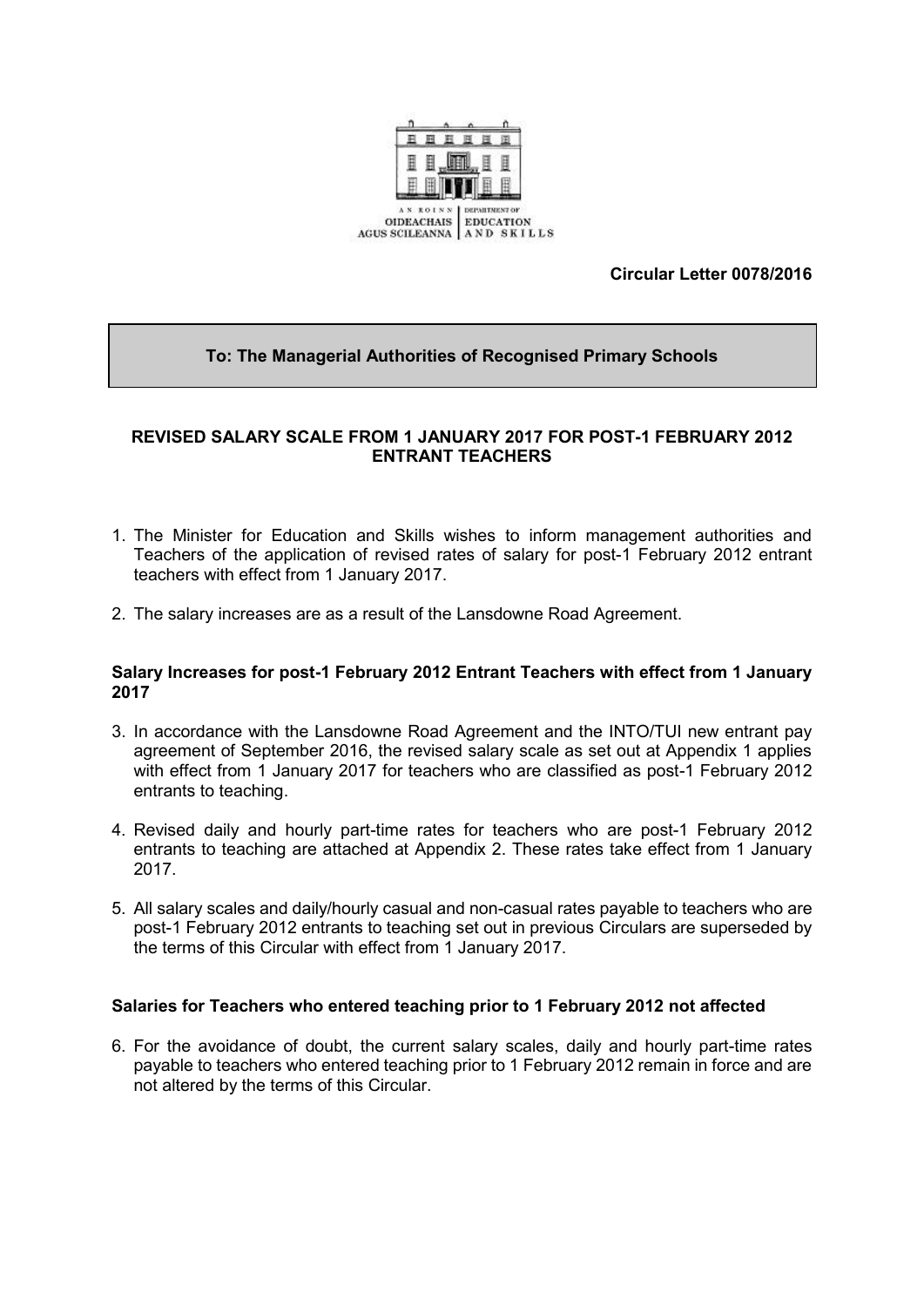## **Circulation and Queries**

- 7. Please ensure that copies of this circular are provided to all members of the Board of Management and its contents are brought to the attention of all teachers in your employment including those on leave of absence.
- 8. This Circular can be accessed on the Department's website under www.education.ie
- 9. Enquiries regarding this Circular should be e-mailed to:

[primtch\\_payroll@education.gov.ie](mailto:primtch_payroll@education.gov.ie)

P. Maloney Principal Officer Payroll

13 December 2016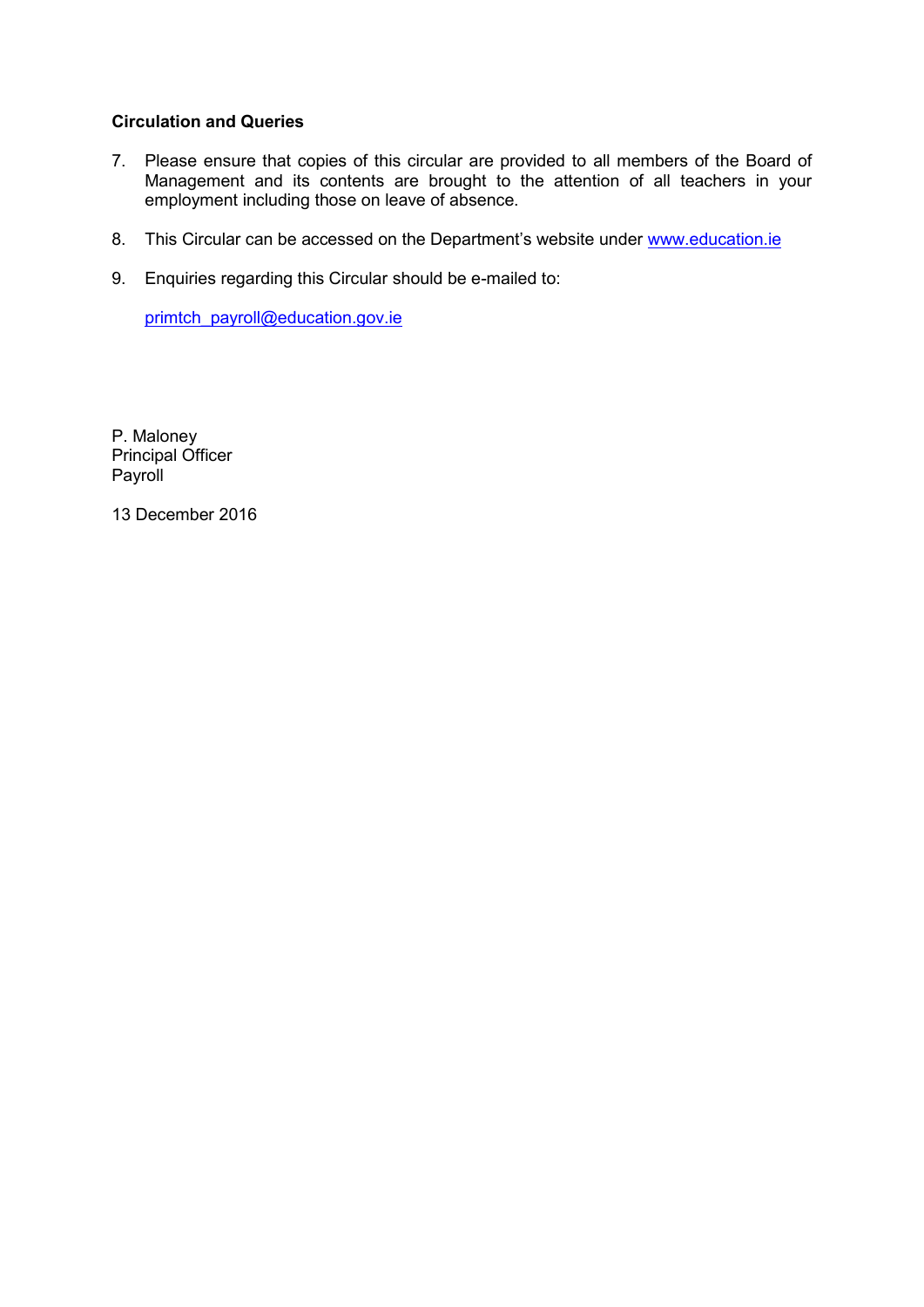# **Appendix 1**

**Revised incremental salary scale for teachers who entered teaching on or after 1 February 2012 and future entrants (to apply with effect from 1 January 2017):**

| <b>Scale Point</b> | 1 January 2017 |  |
|--------------------|----------------|--|
| 1                  | 32,806         |  |
| $\overline{2}$     | 34,614         |  |
| 3                  | 35,837         |  |
| 4                  | 37,529         |  |
| 5                  | 38,673         |  |
| 6                  | 40,047         |  |
| 7                  | 41,496         |  |
| 8                  | 42,956         |  |
| 9                  | 44,176         |  |
| 10                 | 46,073         |  |
| 11                 | 46,750         |  |
| 12                 | 47,559         |  |
| 13                 | 49,479         |  |
| 14                 | 50,290         |  |
| 15                 | 50,968         |  |
| 16                 | 51,866         |  |
| 17                 | 53,338         |  |
| 18                 | 53,338         |  |
| 19                 | 54,576         |  |
| 20                 | 54,576         |  |
| 21                 | 56,203         |  |
| 22                 | 56,203         |  |
| 23                 | 57,839         |  |
| 24                 | 60,510         |  |
| 25                 | 61,097         |  |
| 26                 | 61,097         |  |
| 27                 | 62,905         |  |